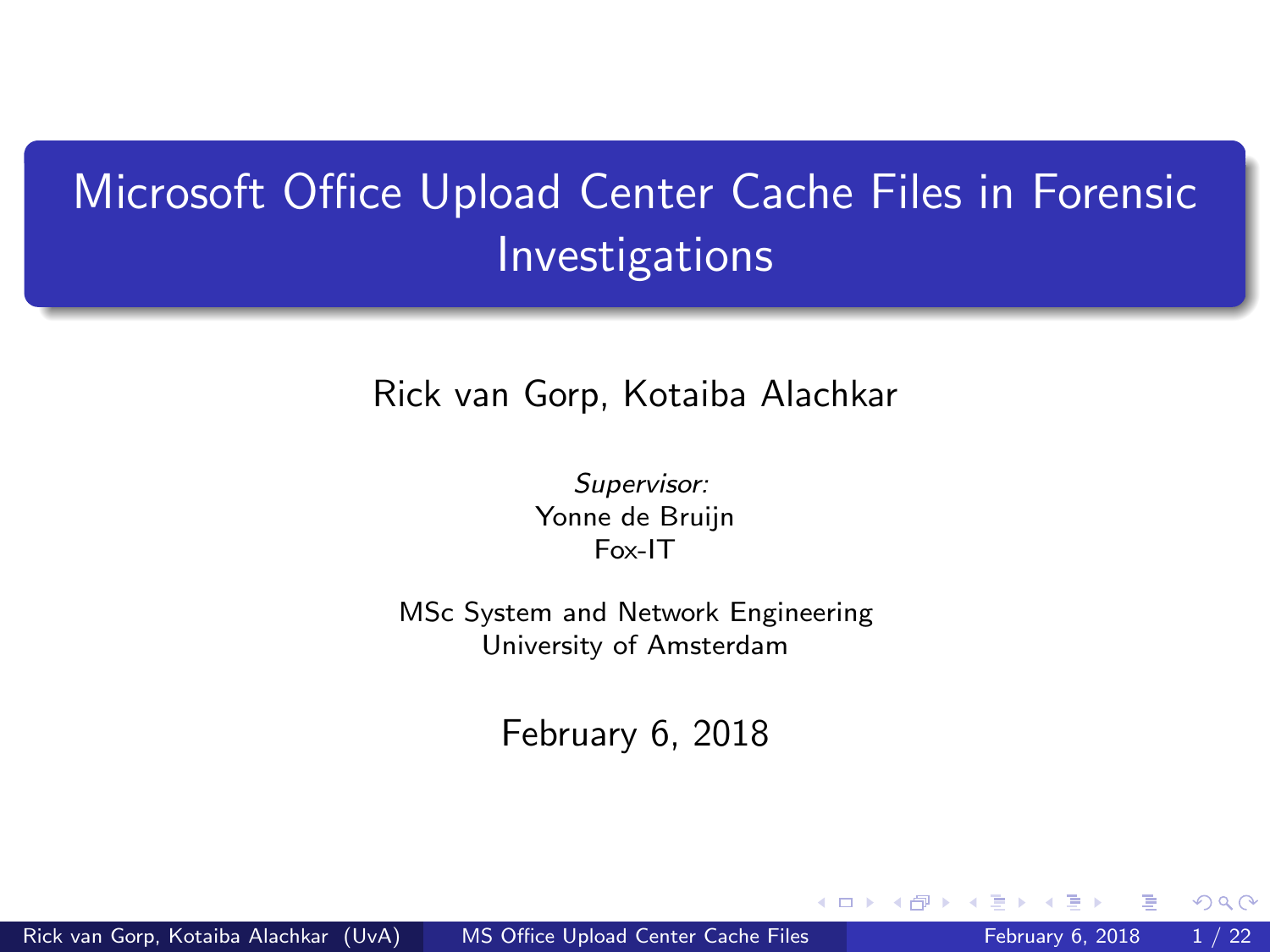### Overview - Definition of cache files

- Microsoft Office Cache Files: generated by Microsoft Office Upload Center.
- Path: \Users\<USERNAME>\AppData\Local\Microsoft\Office\<VERSION> \OfficeFileCache
- File format list:
	- **FSD-files:** used to store the document
	- **FSF-files**: used as a connecting point between the FSD-file and CentralTable.accdb
	- **CentralTable.accdb**: used to store all metadata regarding the upload process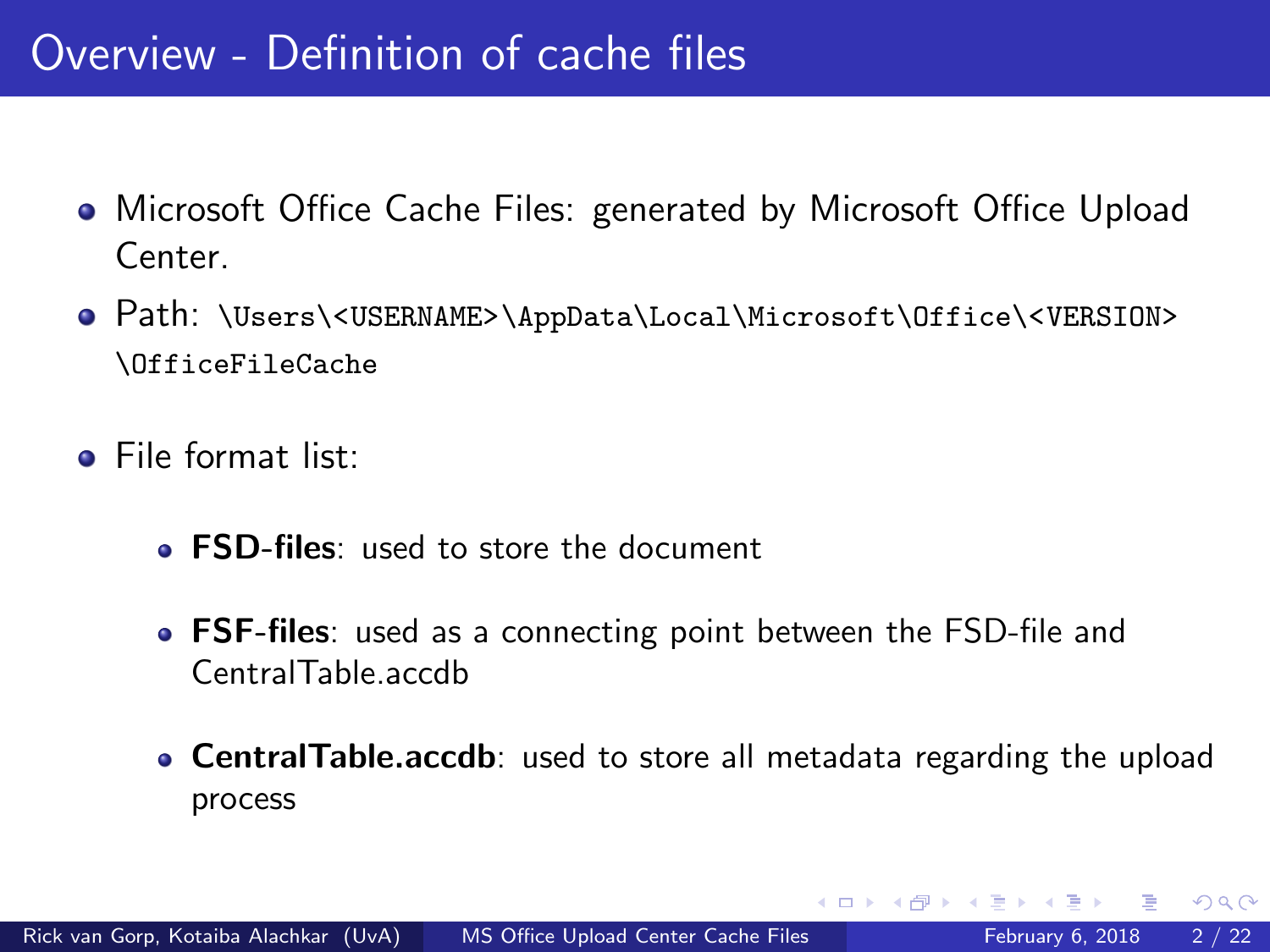# <span id="page-2-0"></span>Overview (cont.)



Figure 1: States of cache files during the upload process to OneDrive

э

イロト イ押 トイヨト イヨ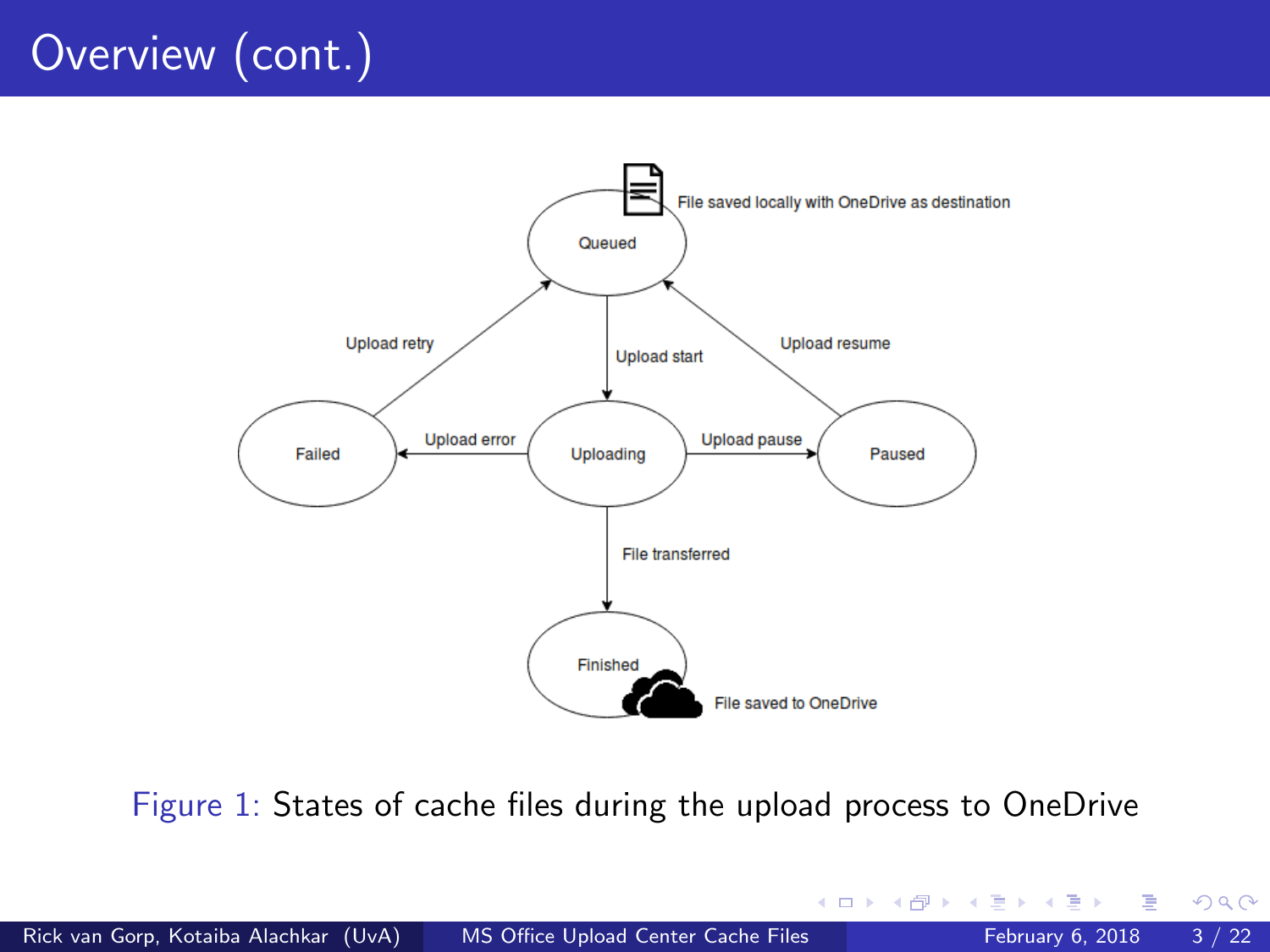- <span id="page-3-0"></span>Only speculation on what forensic value the FSD- and FSF- files have
- "1.2 Billion Microsoft Office Users and 200 Million OneDrive users in  $2014"$ <sup>1</sup>

#### Research Question

In what way do the cache files produced by Microsoft Office Upload Center contribute to a forensic investigation?

 $^1$ Microsoft by the Numbers: https://news.microsoft.c[om](#page-2-0)[/b](#page-4-0)[yt](#page-2-0)[he](#page-3-0)[n](#page-4-0)[u](#page-2-0)[mb](#page-3-0)[er](#page-4-0)[s](#page-2-0)[/pl](#page-3-0)[a](#page-4-0)[net](#page-0-0)[-offi](#page-21-0)ce  $\sim$ Rick van Gorp, Kotaiba Alachkar (UvA) [MS Office Upload Center Cache Files](#page-0-0) February 6, 2018 4/22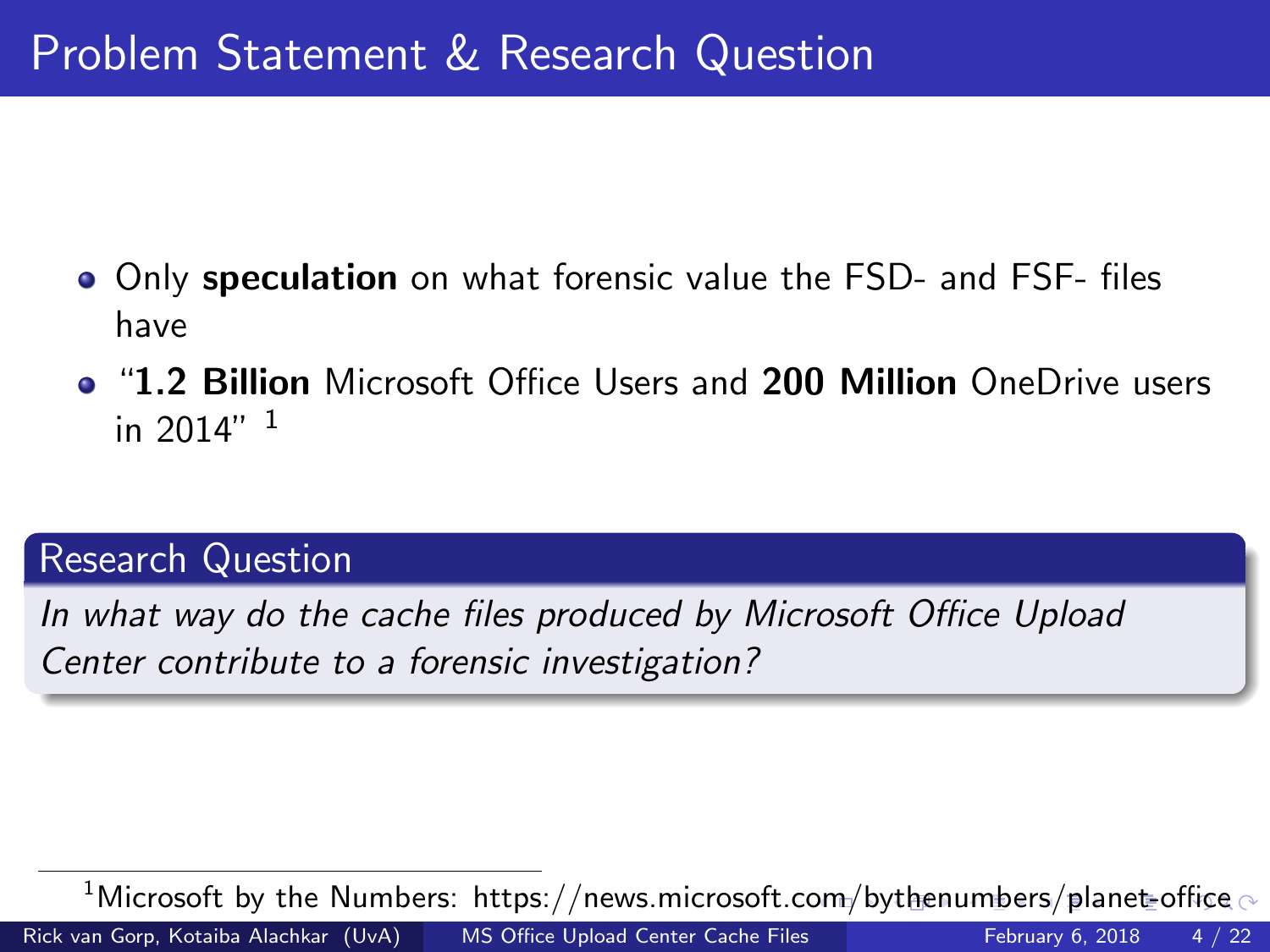### <span id="page-4-0"></span>**1** Cloud Hosted Data in Digital Forensics (Slidedeck - 2014):

- Australian technology company called **Nuix**
- Briefly described the global contents of **CentralTable.accdb**

<sup>2</sup> Windows 10 Forensics - OS Evidentiary Artefacts (Slidedeck - 2015):

- Australian Researcher Brent Muir
- Manually carve document from **FSD-files** but no methodology published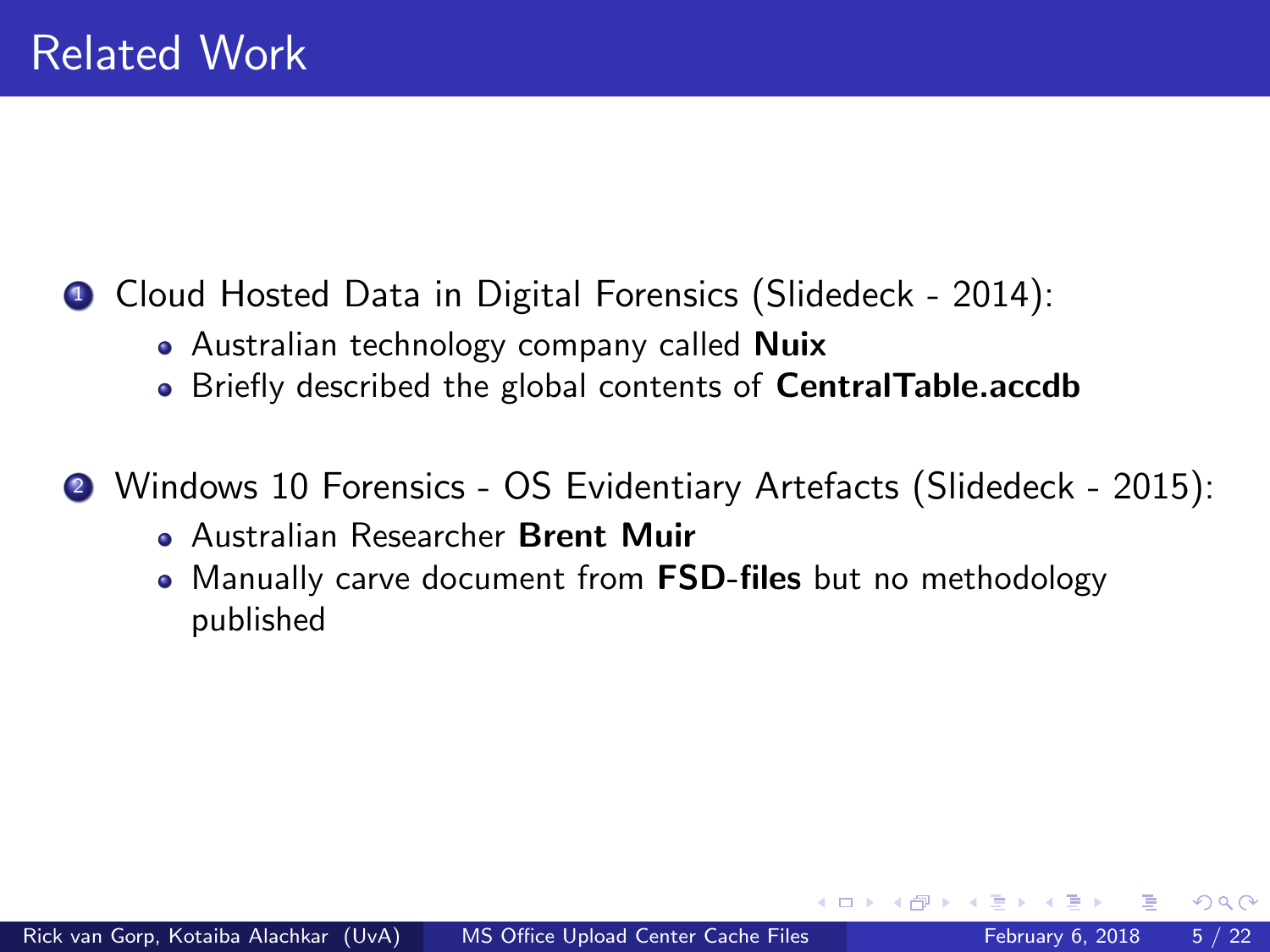#### Generate dataset:

- cache files in all five states
- two users on a Windows 7 VM running Microsoft Office 2016
- .pptx, .docx, and .xlsx to upload: empty, large ( 5MB) and with one line of text (with & without an image)
- Perform statistical analysis: determine what information is available and what not under what circumstances
- Derive unknown file formats: length, offsets, known file headers, number of files, and checksums in data sections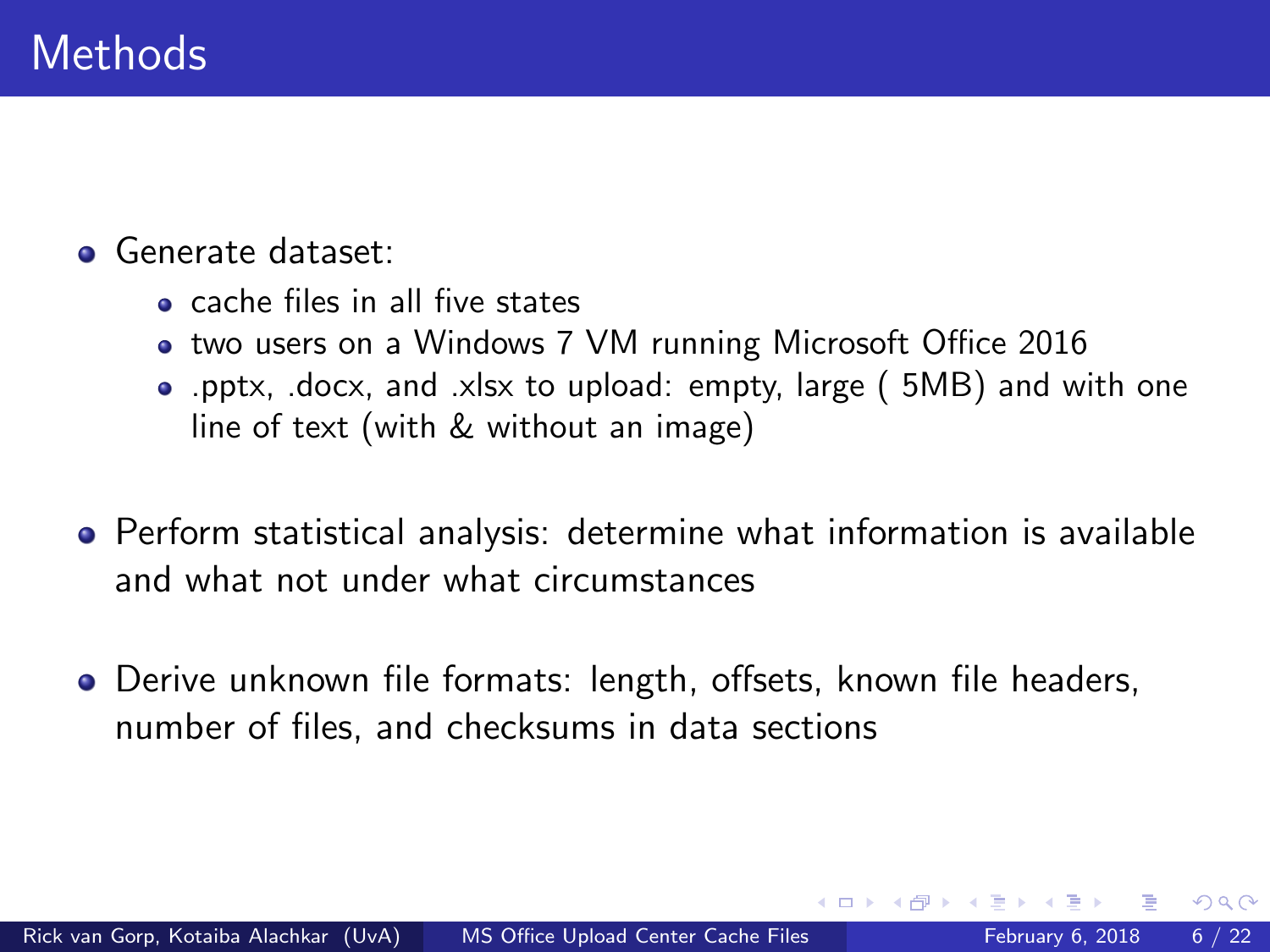Results outline:

- **1** File description
- **2** Availability of information
- <sup>3</sup> Retrieved data implication

4 D F

 $QQ$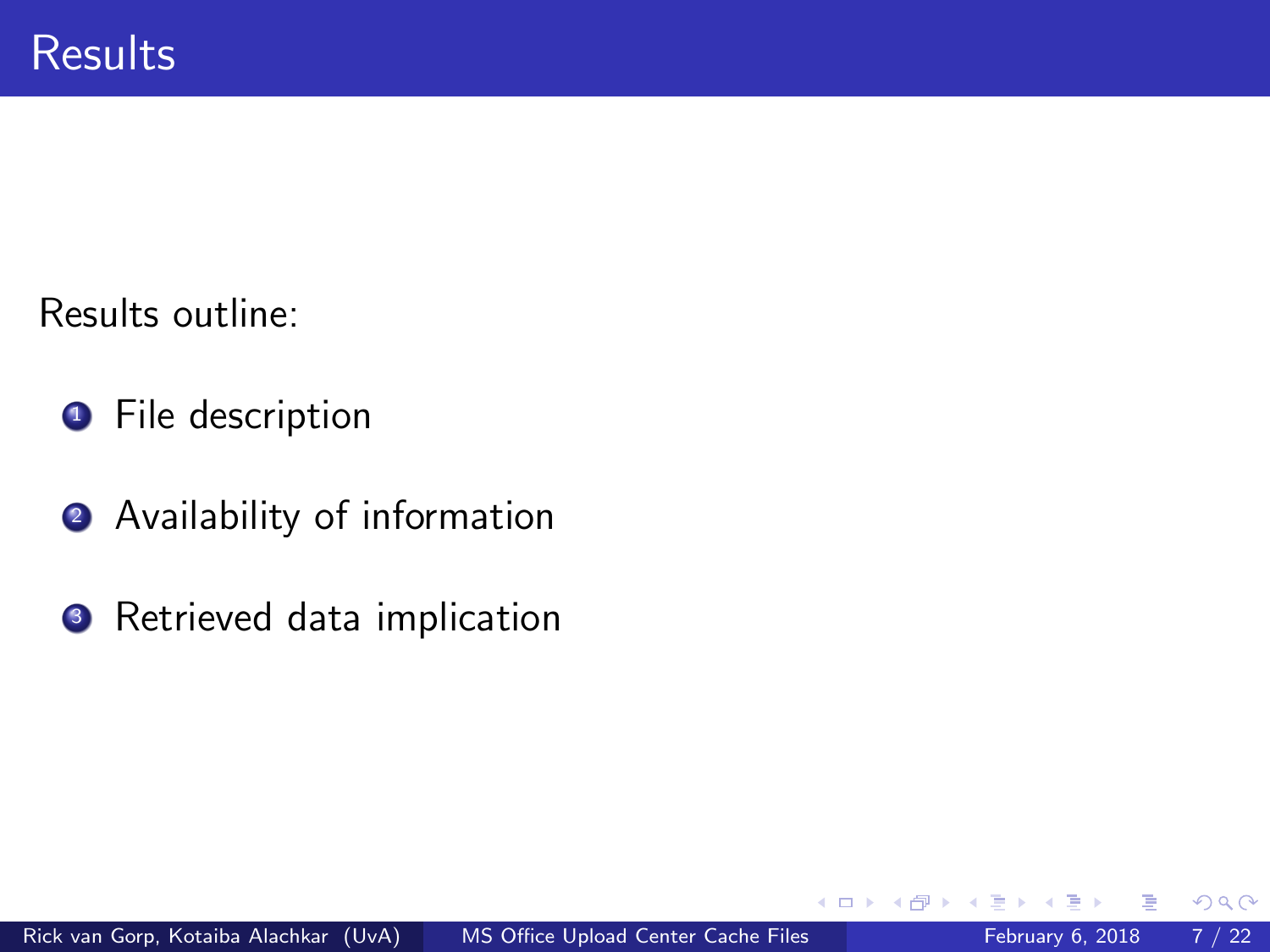## File Description - FSD-file

The size of an FSD-file differs depending on the size of a source document

| Size input (bytes) | Size FSD-file (bytes) | State FSD-file     |  |
|--------------------|-----------------------|--------------------|--|
| 11,762             | 65,536                | Queued             |  |
| 11,762             | 131,072               | All, except queued |  |
| 11,869             | 65,536                | Queued             |  |
| 11,869             | 131,072               | All, except queued |  |
| 1,163,631          | 1,245,184             | Queued             |  |
| 1.163.631          | 2,424,832             | All, except queued |  |
| 5,660,169          | 5,767,168             | All, except failed |  |

Table 1: Examples of differences between file sizes of input documents and FSD-files per state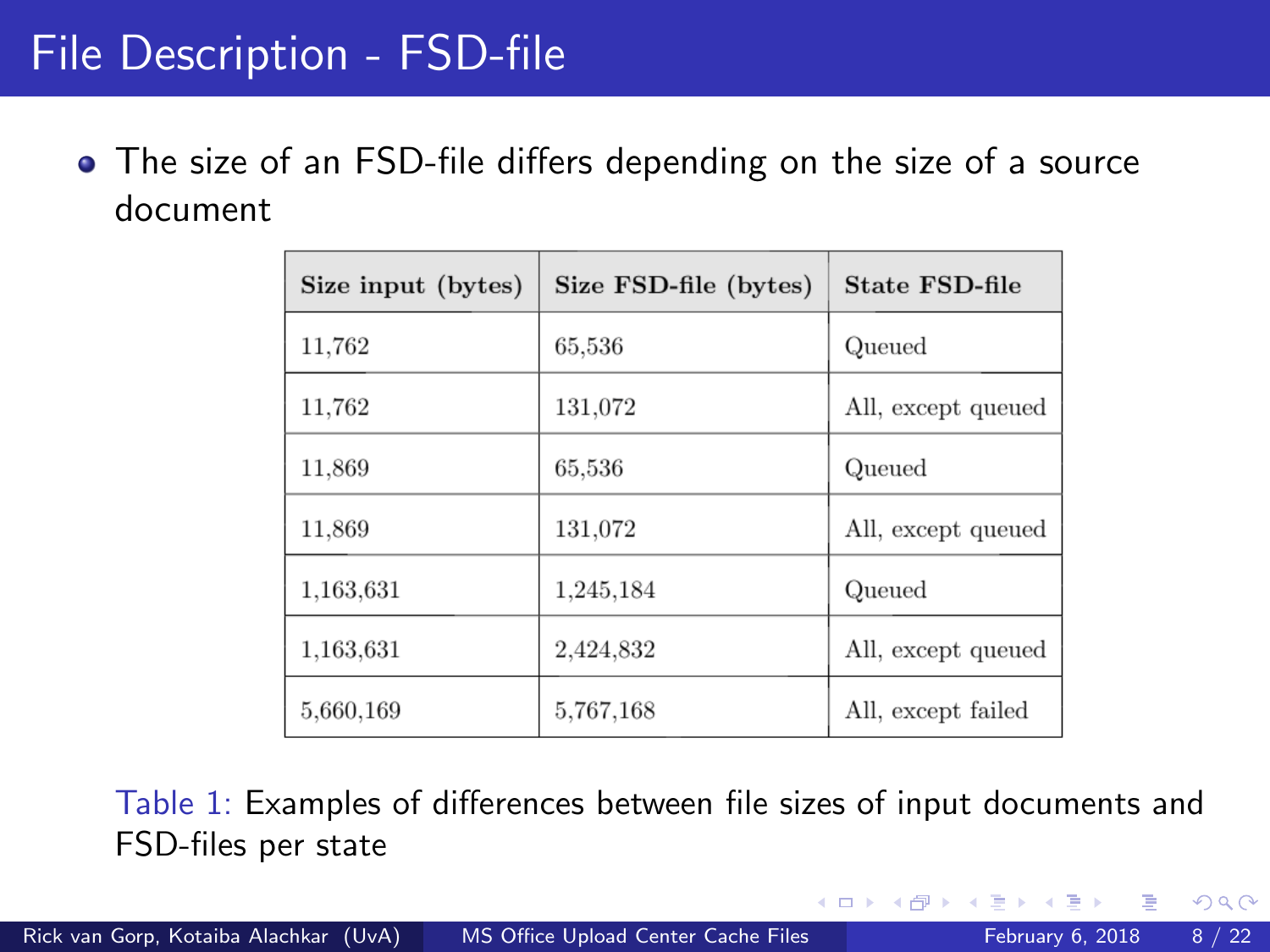- Global file format derived from comparisons
- FSD-file:
	- Magic Header (16 bytes)
	- Unknown data (8176 bytes)
	- Subsection (appearing  $\alpha$  times):
		- Header A (8 bytes)
		- $\bullet$  Unknown data ( $\beta$  bytes)
		- Header K (8 bytes)
		- Optional Section Q (appearing  $\gamma$  times)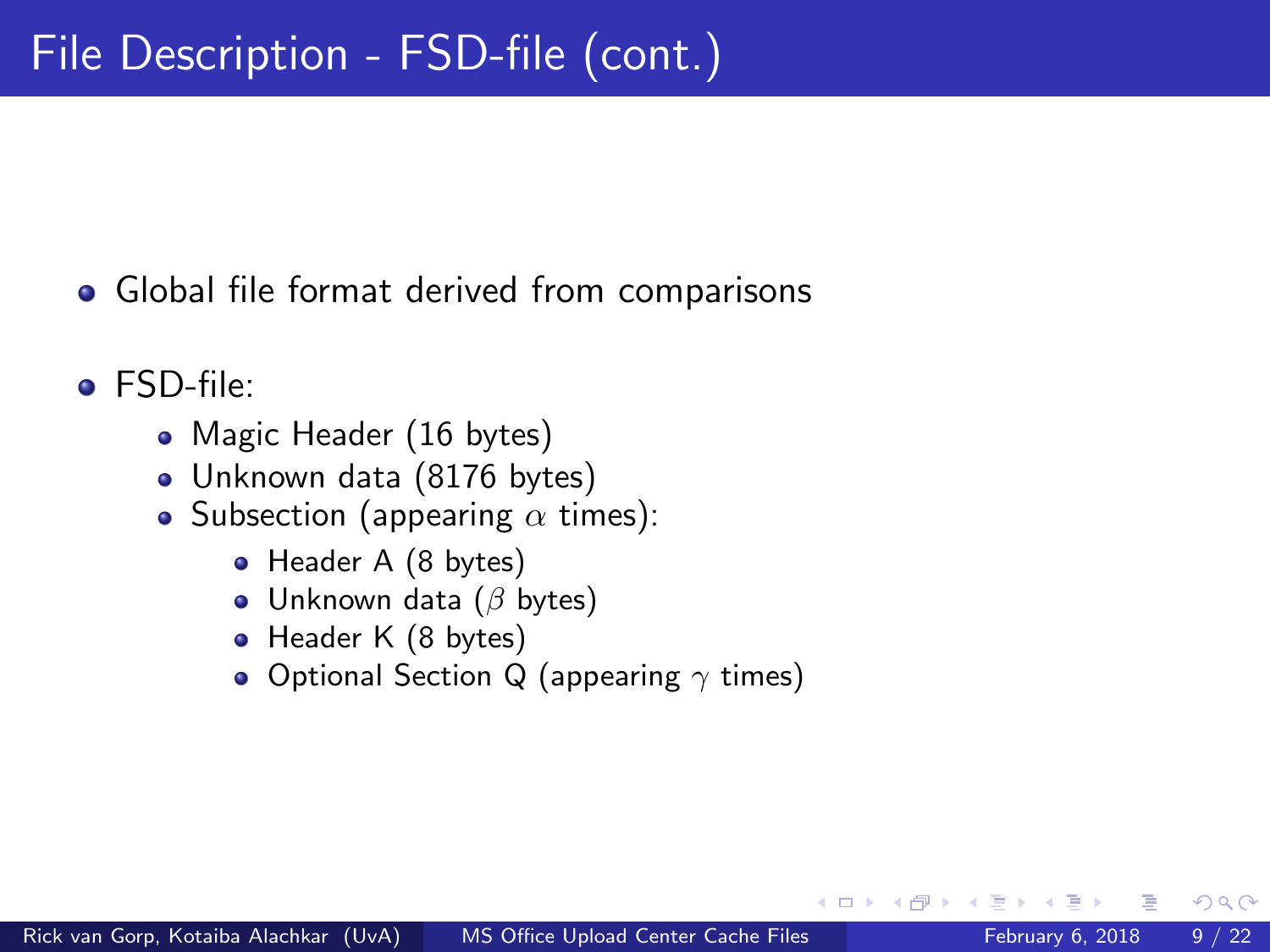- Optional Section Q:
	- Header Q (8 bytes)
	- Data (Unknown bytes)
	- End of data header  $Q 7905$  (2 bytes)
- Data: Contains ZIP-archive headers and image headers
- Implies (part of) Office document is in the FSD-file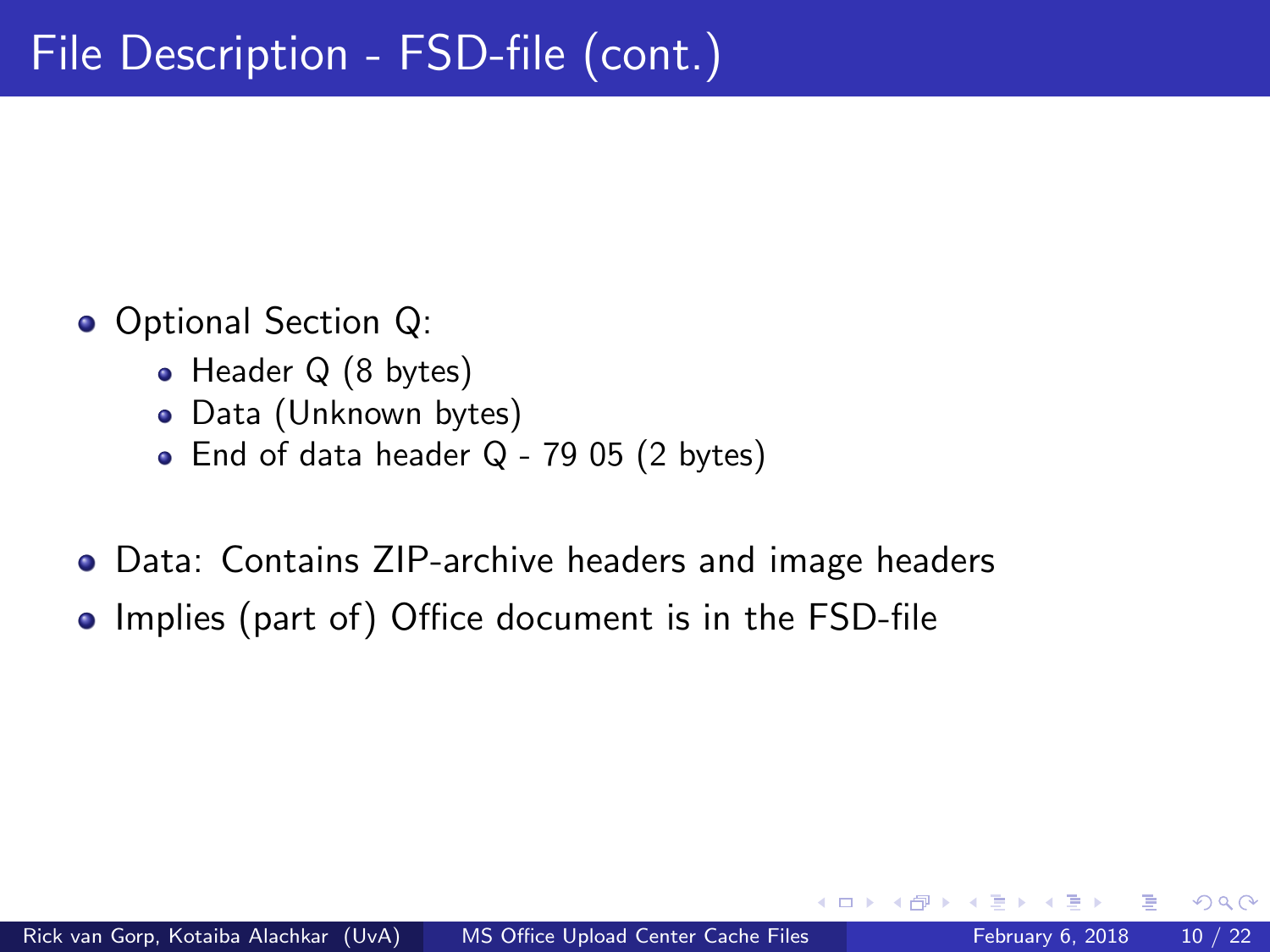The file format of the FSF-file:

| Header (20 bytes)                    |                                                                                       |  |  |  |
|--------------------------------------|---------------------------------------------------------------------------------------|--|--|--|
|                                      | $\alpha$ : Data Length (1 byte)   Data: Filename & Terminator(0x05) ( $\alpha$ bytes) |  |  |  |
| Total Size: 21 bytes $+$ Data Length |                                                                                       |  |  |  |

FSF-file points to FSD-file name: Used by CentralTable to connect metadata in CentralTable to FSD-file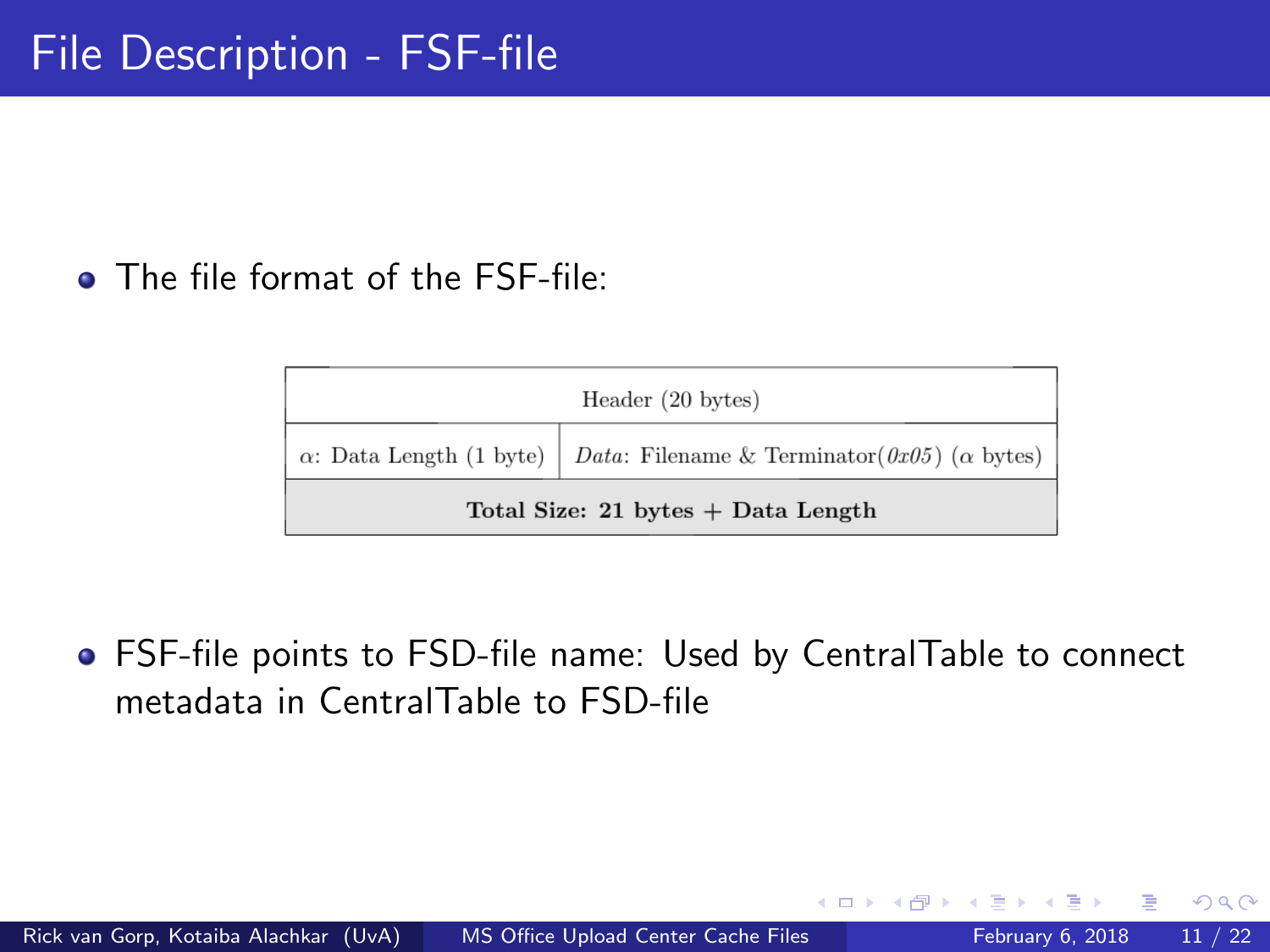- Microsoft Access database (Date/time unreadable)  $^2$
- Metadata about documents submitted to Microsoft Upload Center
- It consists of the following tables:
	- **MasterFile**
	- **CacheProperties**
	- **IncomingEvents**
	- **OutgoingEvents**
	- **5** ServerTarget

 $^{2}$ https: $//$ github.com $/$ rickvg $/$ office-cachefiles

Rick van Gorp, Kotaiba Alachkar (UvA) [MS Office Upload Center Cache Files](#page-0-0) February 6, 2018 12 / 22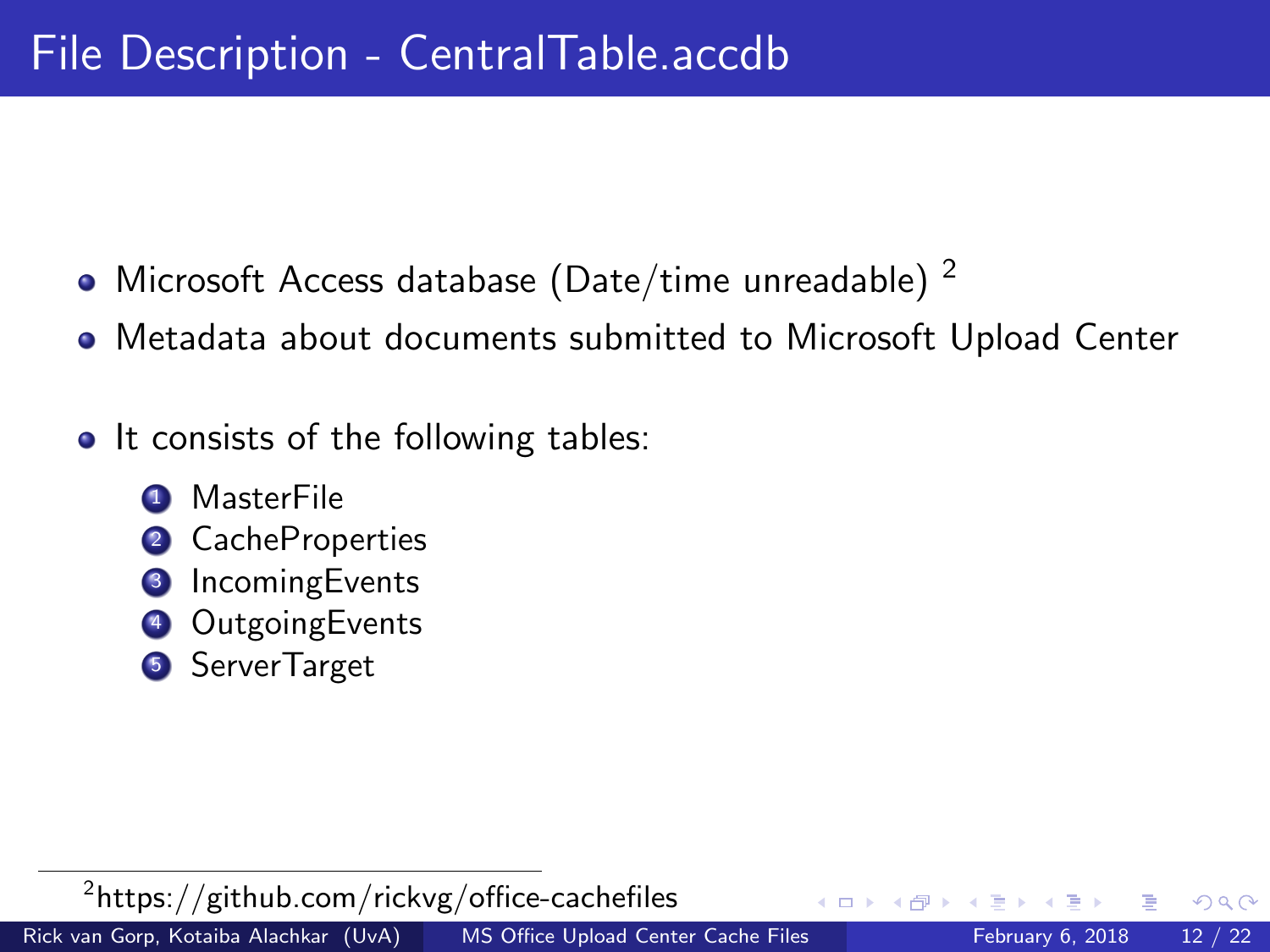#### **• Table MasterFile contains most metadata:**

- Pointer to the FSF-file (FileEntryFileID)
- Name of the file
- Author of the file
- E-mail address of uploader
- Remote location of file (If uploaded)
- Dates and times: Modified and Uploaded (Server & Local)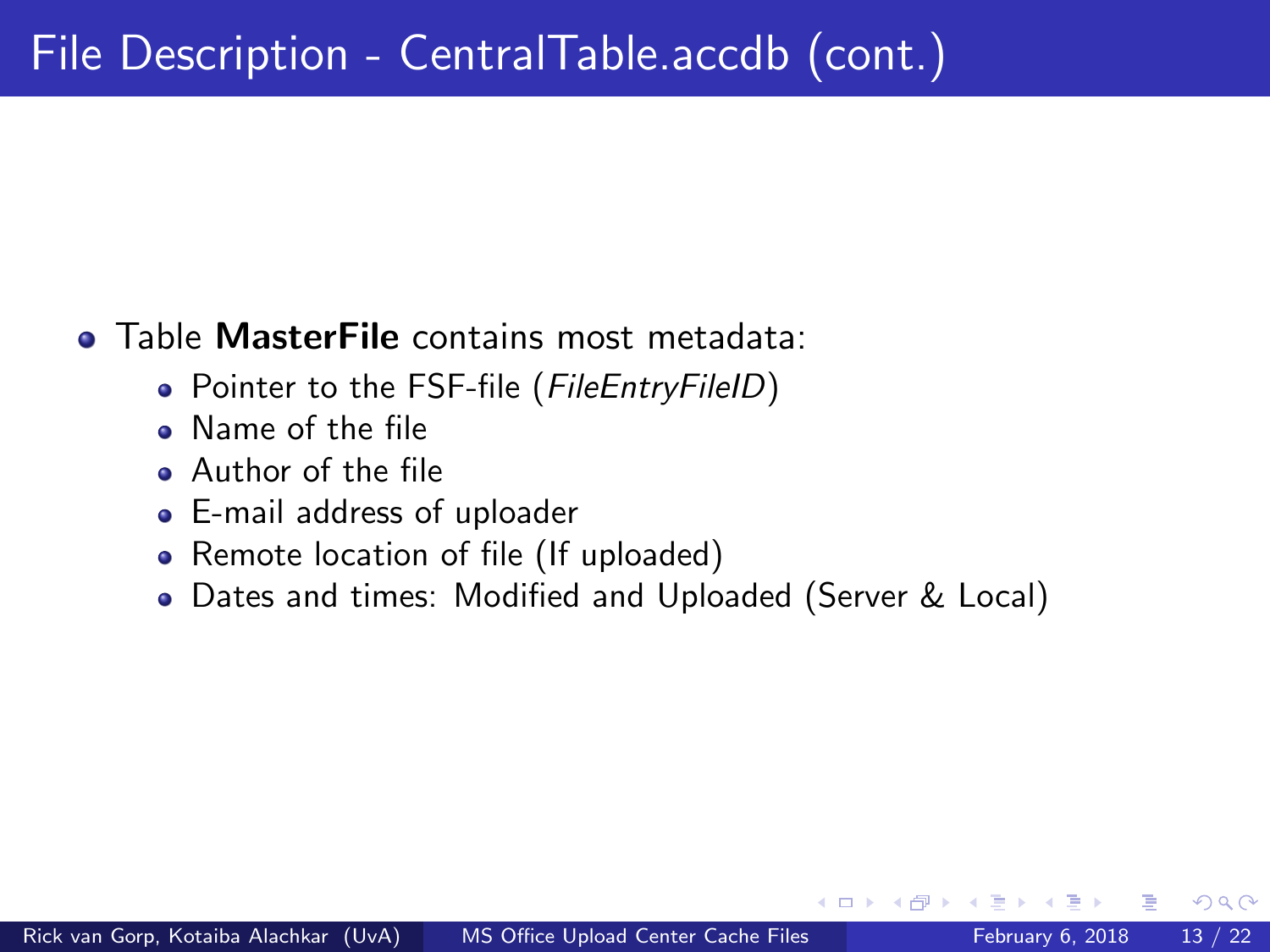## Availability of Information

- $\bullet$  Our CentralTable parser shows old rows in table *MasterFile*  $^3$
- **CentralTable: Count of rows per state increases for table MasterFile**



Figure 2: Mean count of rows per state for table MasterFile

 $^3$ https://github.com/rickvg/office-cachefiles  $\Omega$ Rick van Gorp, Kotaiba Alachkar (UvA) [MS Office Upload Center Cache Files](#page-0-0) February 6, 2018 14 / 22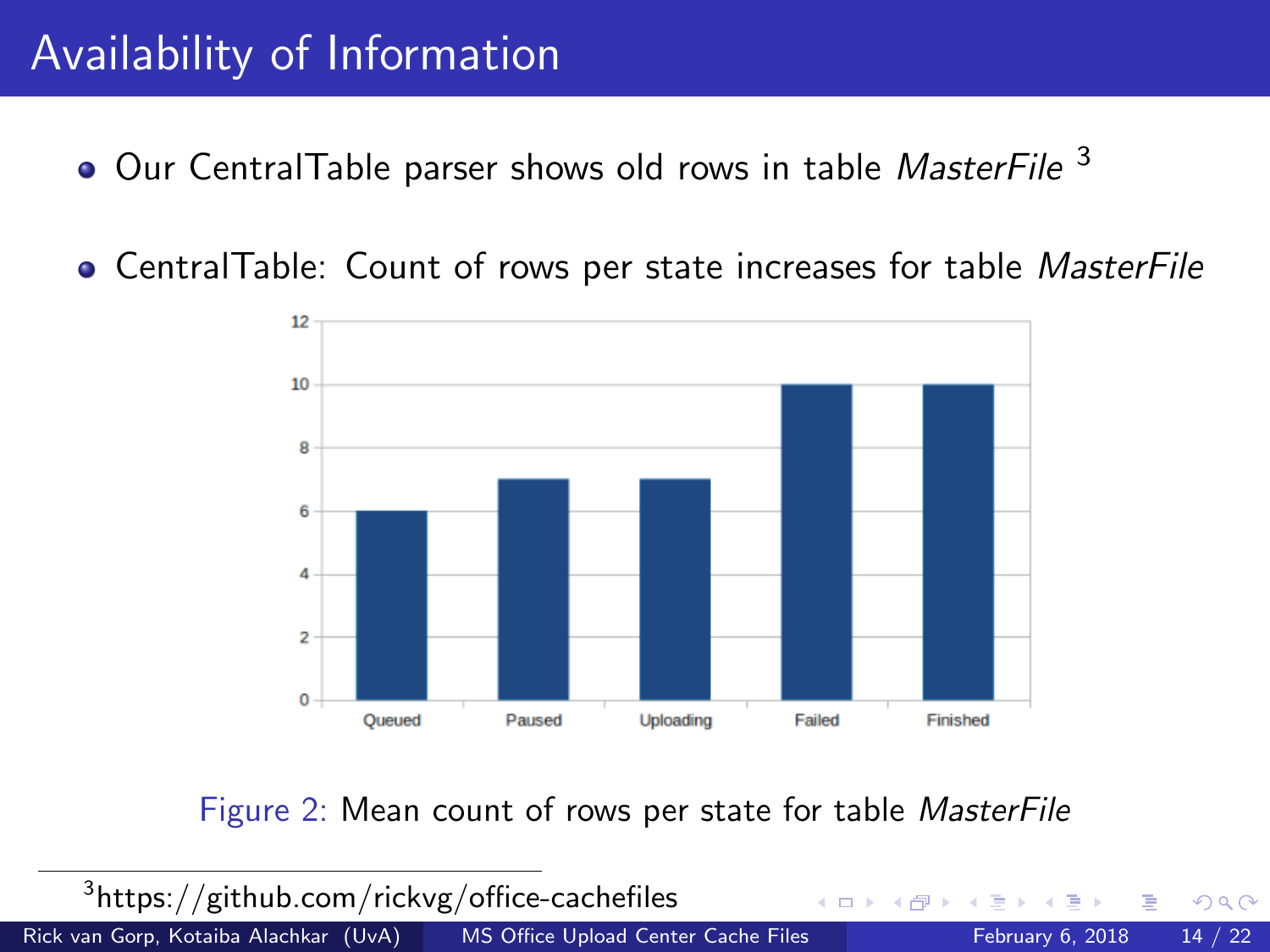- **•** Generic changes during state transitions:
	- Tables *MasterFile* and *CacheProperties* change the revision number in column ColumnRevisionID
- MasterFile-table changes during state transitions:
	- Most changes
- CacheProperties-table changes during state transitions:
	- No patterns found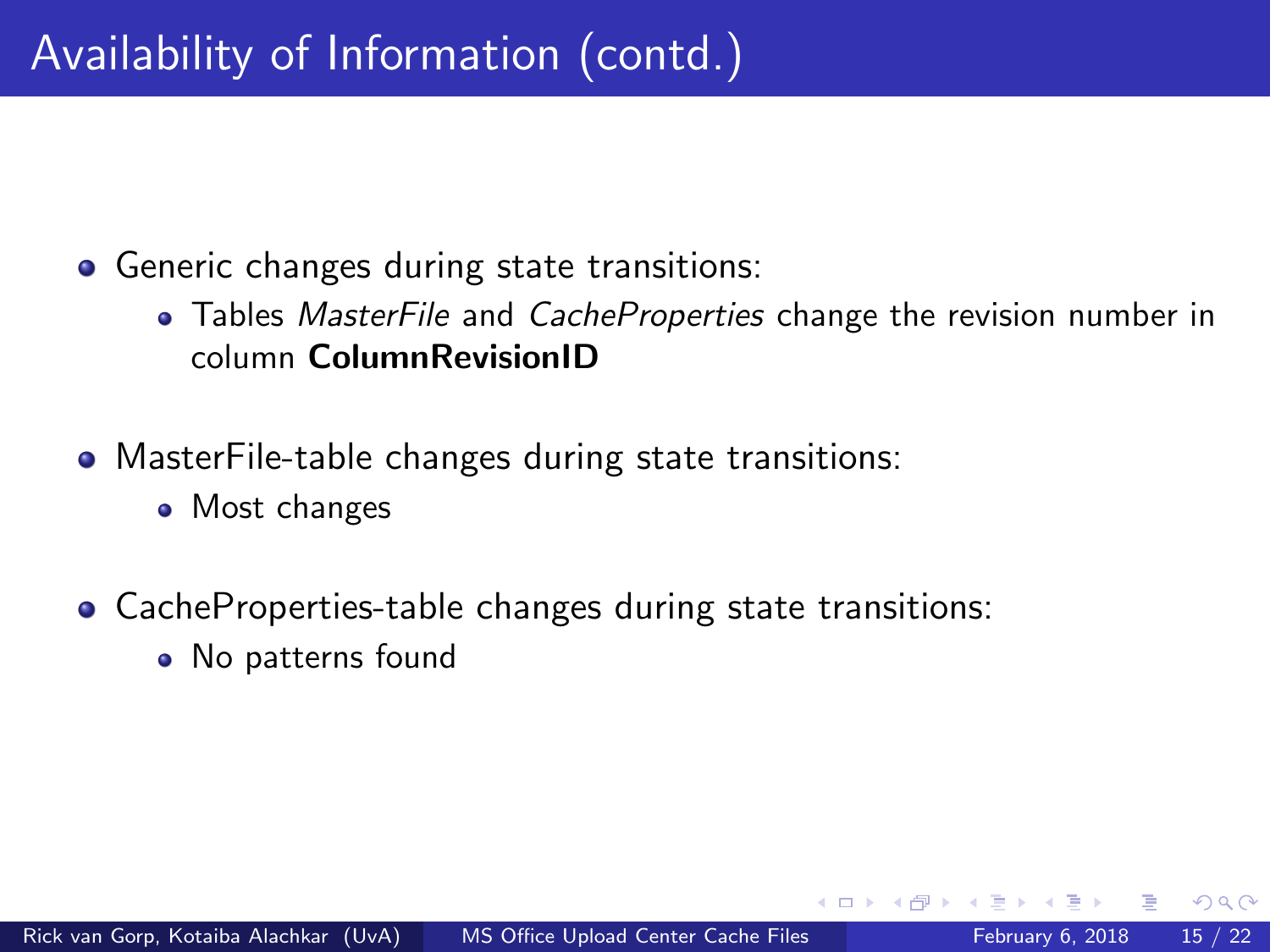## Availability of Information - Document Recovery

- Document recovery from cache files:
	- Manual or Automatic
	- With or without Microsoft Office 2016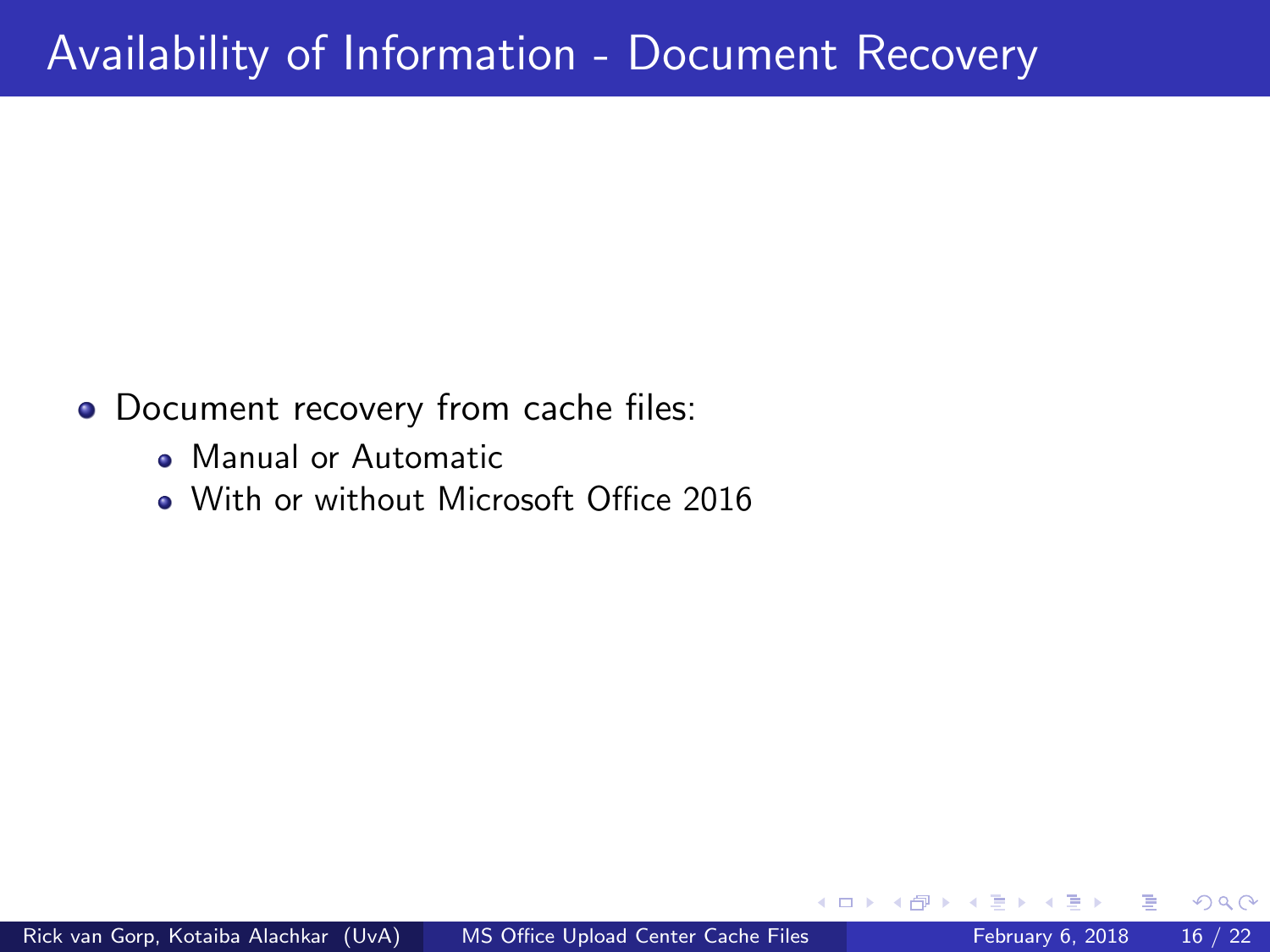- **Automatic with Microsoft Office 2016** 
	- CentralTable requires records for uploading a file
	- Column FileEntryID in table MasterFile must point to FSF-file GUID
	- **Column FFileSavedToServer in table MasterFile must be set to 0**
	- FSF-file can be generated for any FSD-file
- Recover full document including its images and metadata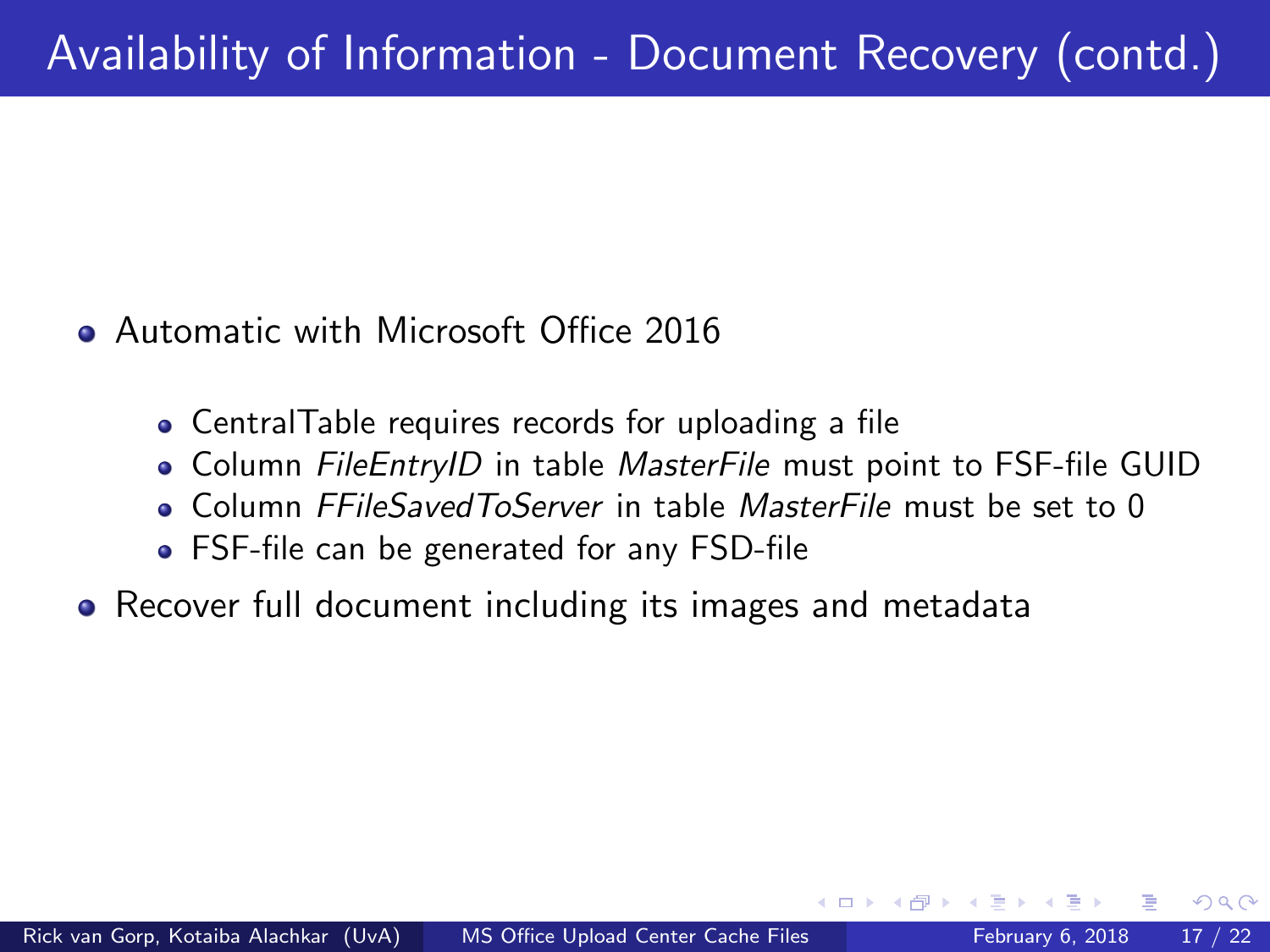# Availability of Information - Document Recovery (contd.)

- Manual or automatic without Microsoft Office 2016
- Extraction script for small documents and parts of large documents <sup>4</sup>



Figure 3: Extraction method for small documents without images

| <sup>4</sup> https://github.com/rickvg/office-cachefiles |                                     | - ∢ ロ ▶ . ∢ 伊 ▶ -∢ ヨ ▶ - (ヨ ▶ ・ ヨ ・ ・ つ ۹, ೧× |  |
|----------------------------------------------------------|-------------------------------------|-----------------------------------------------|--|
| Rick van Gorp, Kotaiba Alachkar (UvA)                    | MS Office Upload Center Cache Files | February 6, 2018 18 / 22                      |  |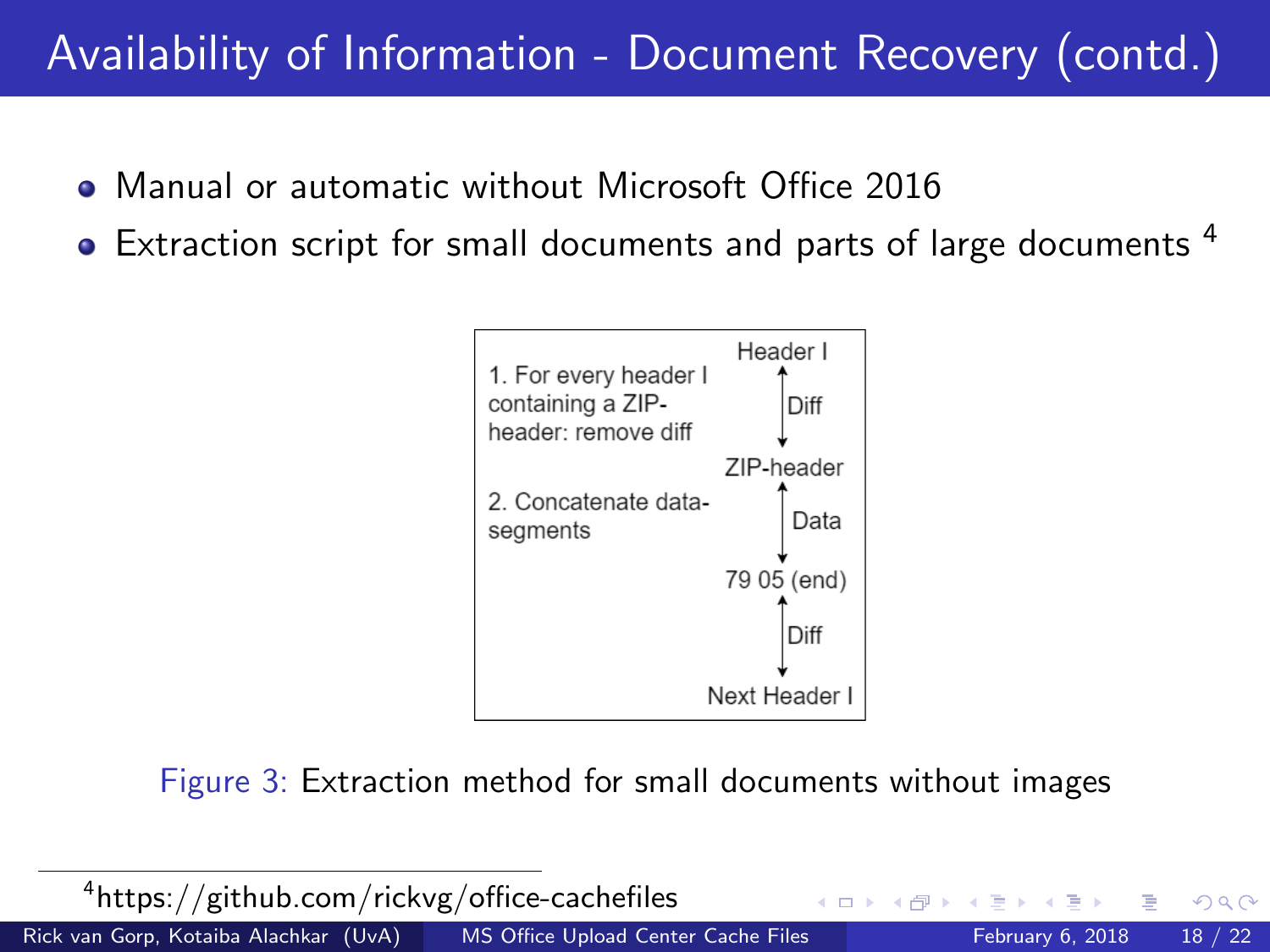- In our research, the retrieved data is divided into two parts:
	- (Parts of) original documents
	- Metadata related to documents
- Additional evidence in a forensic investigation <sup>5</sup>

 $^{5}$ http://ieeexplore.ieee.org/document/7379751/ Rick van Gorp, Kotaiba Alachkar (UvA) [MS Office Upload Center Cache Files](#page-0-0) February 6, 2018 19 / 22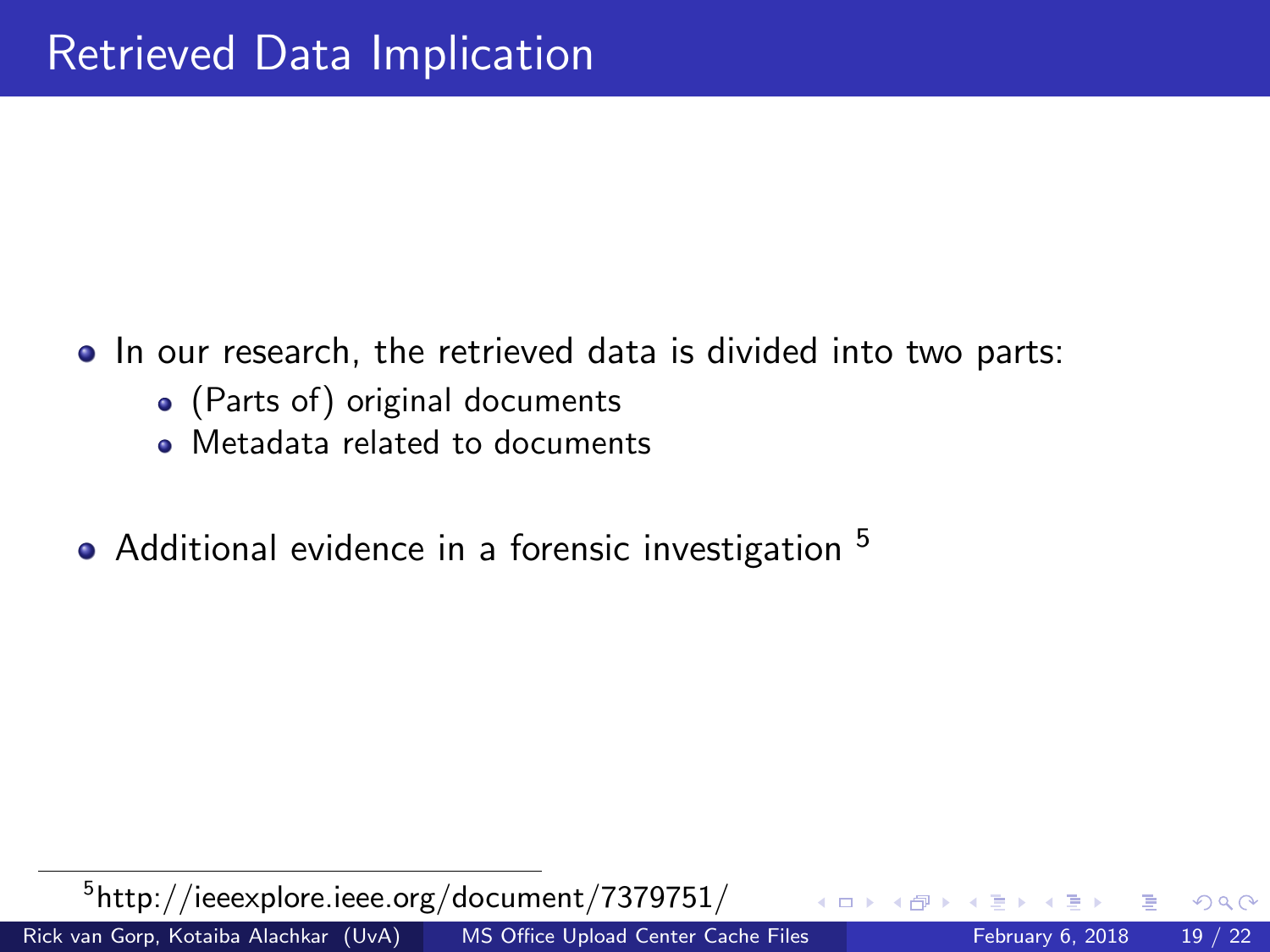- **FSD-file** is used to store the document. **FSF-file** is used as a connecting point between the FSD-file and CentralTable.accdb and CentralTable.accdb is used to store all metadata regarding the document
- (Parts of) documents and its own metadata can be retrieved from FSD-files
- **•** Check whether entries in table *MasterFile* have been manipulated (not which)
- The large amount of metadata with(out) the document could be used as additional evidence in a forensic investigation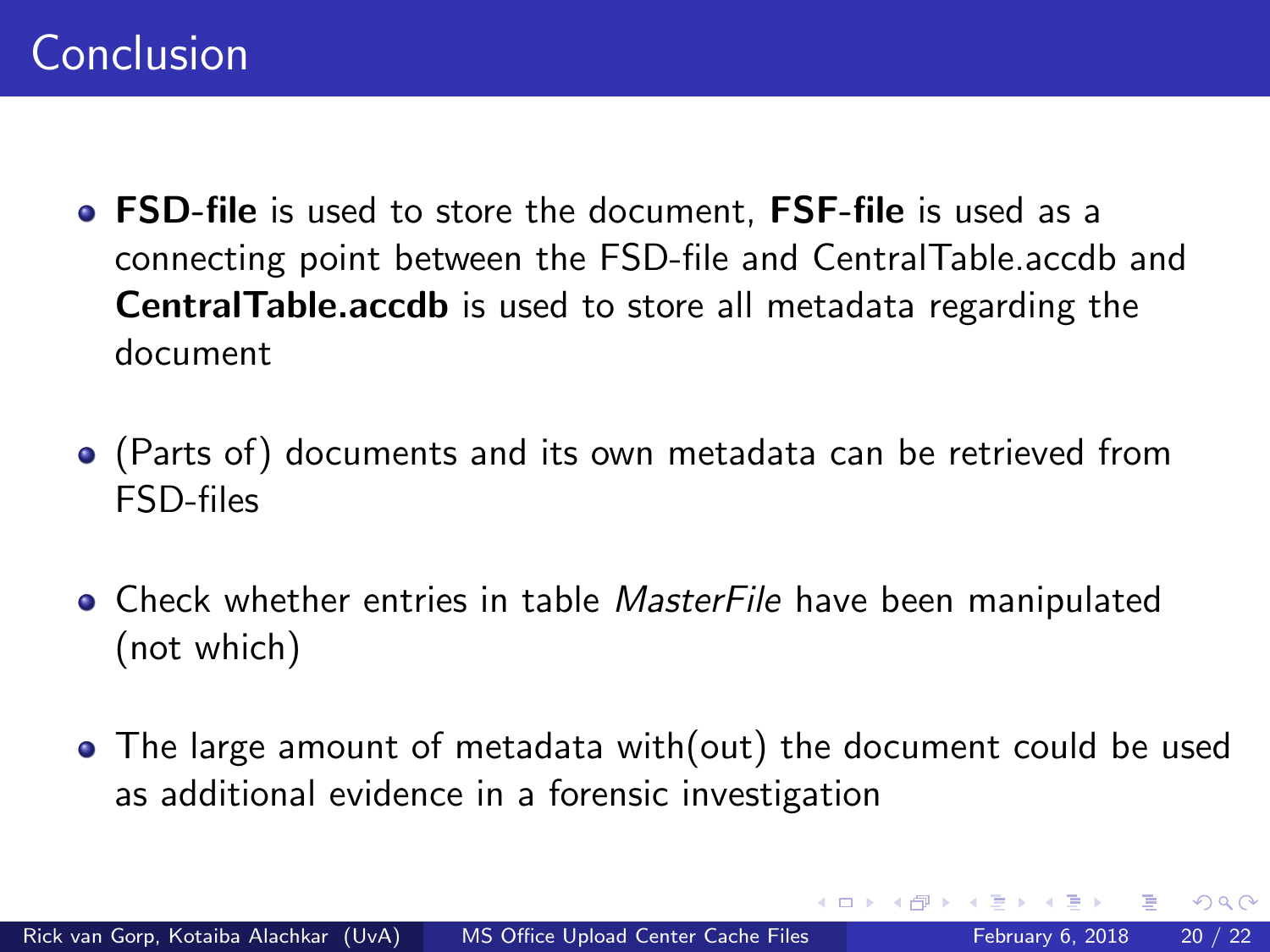- Exploring the FSD-file format in more details
- Extending FSD-files Documents Extractor script to support large-size documents and documents including images
- Expanding the research to include various **Microsoft Office versions**, Operating Systems, and file-hosting cloud platforms